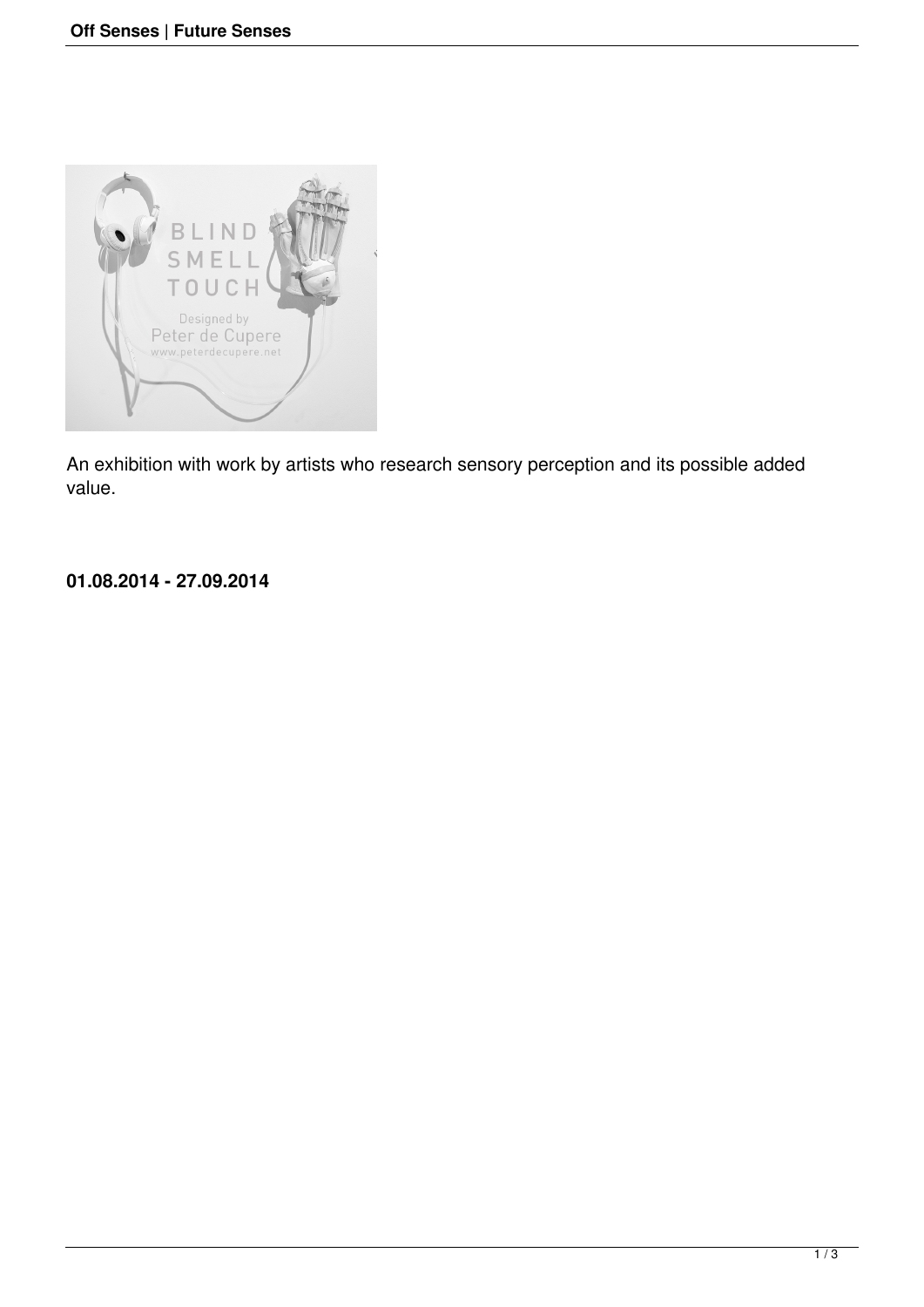Ĩ

## BLIND SMELL TOUCH

## Designed by Peter de Cupere www.peterdecupere.net